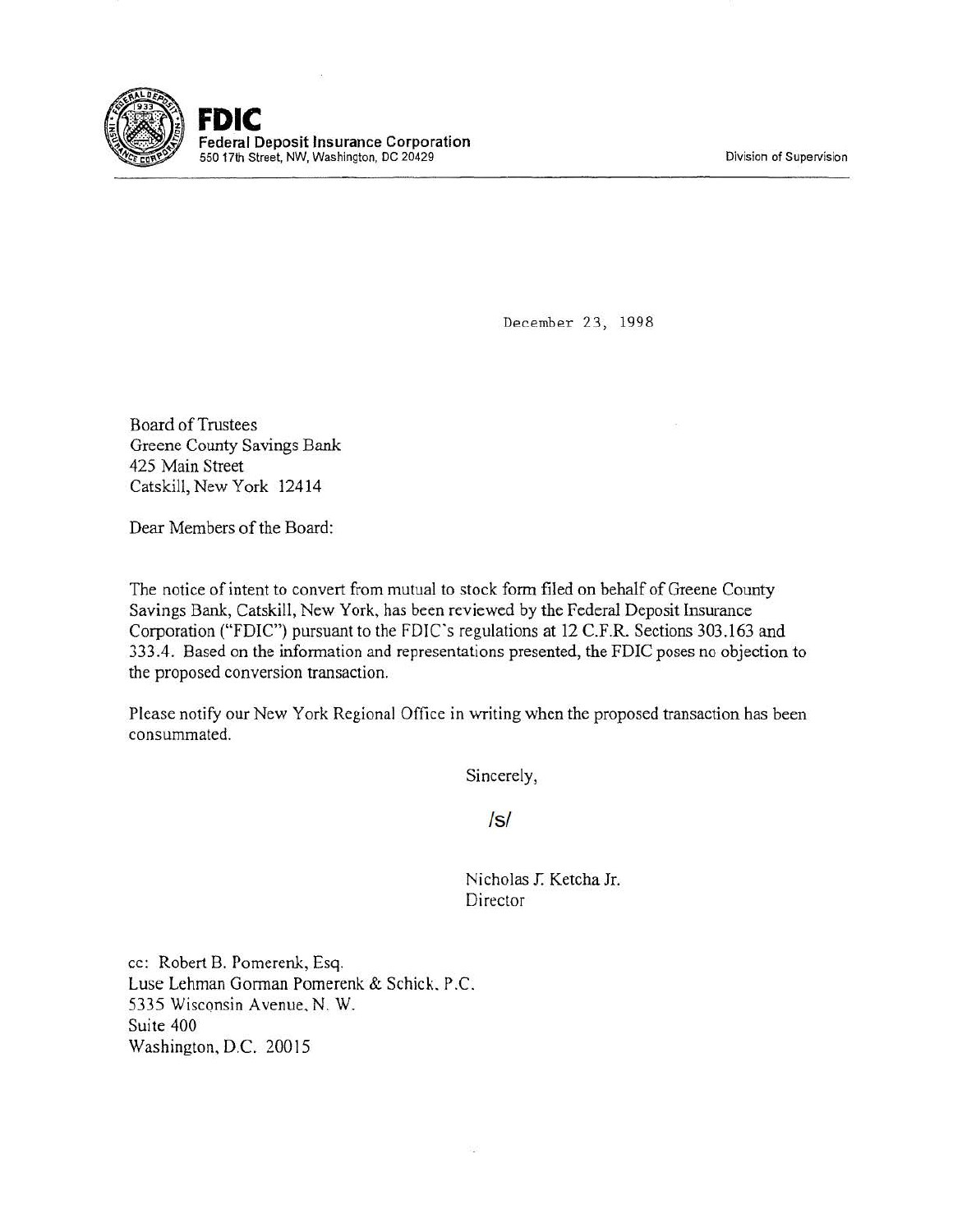## FEDERAL DEPOSIT INSURANCE CORPORATION

Greene County Savings Bank Catskill, New York

Application for Consent to Merge to facilitate a conversion from a Mutual Savings Bank to a Stock Savings Bank

## ORDER AND BASIS FOR CORPORATION APPROVAL

Pursuant to Section 18(c) and other provisions of the Federal Deposit Insurance Act ("FDI Act"), an application has been filed on behalf of Greene County Savings Bank, Catskill, New York ("Greene County"), a New York-chartered mutual savings bank, for the FDIC's consent to merge with an interim New York-chartered stock savings bank. Greene County is a Bank Insurance Fund (BIF) member with total resources of \$141,102,000 and total deposits of \$124,936,000 as of June 30, 1998.

This filing was made in connection with the "Greene County Savings Bank Plan of Reorganization from a Mutual Savings Bank to a Mutual Holding Company and Stock Issuance Plan (the "Plan''). Pursuant to the Plan, Greene County proposes to: (i) merge with the interim stock savings bank and result in the Stock Bank that will succeed to all the rights and obligations of Greene County; (ii) establish a mid-tier Delaware stock holding company, Greene County Bancorp, Inc. ("Bancorp"), which will own 100 percent of the common stock of the Stock Bank; and (iii) establish a New York mutual holding company, Greene County Bancorp, MHC ("MHC"), which will own 53.53 percent of the common stock of Bancorp. Concurrently with the reorganization, Bancorp intends to offer for sale 44.51 percent of its common stock on a priority basis to qualifying depositors and to tax-qualified employee stock benefit plans. The remaining 1.96 percent will be used to fund a charitable foundation ("Foundation"). Following the consummation of the merger. the Stock. Bank will operate the same banking business, with the same management, at the same locations now being served by Greene County. The proposed transaction per se will not alter the competitive structure of banking in the market currently served by Greene County. Greene County's principal office will remain at 425 Main Street, Catskill. New York. Notice of the proposed transaction, in a form approved by the FDIC, has been published pursuant to the FDI Act.

A review of available information. including the Community Reinvestment Act ("CRA") Statement of Greene County discloses no inconsistencies with the purposes of the CRA. The bank is expected to continue to meet the credit needs of its entire community, consistent with safe and sound operation of the institution.

In connection with the application, the FDIC has taken into consideration the financial and managerial resources and future prospects of the resultant bank, and the convenience and needs of the community to be served. Having found favorably on these statutory factors and having considered other relevant information. including any reports on the competitive factors furnished by the Comptroller of the Currency, the Board of Governors of the Federal Reserve System, the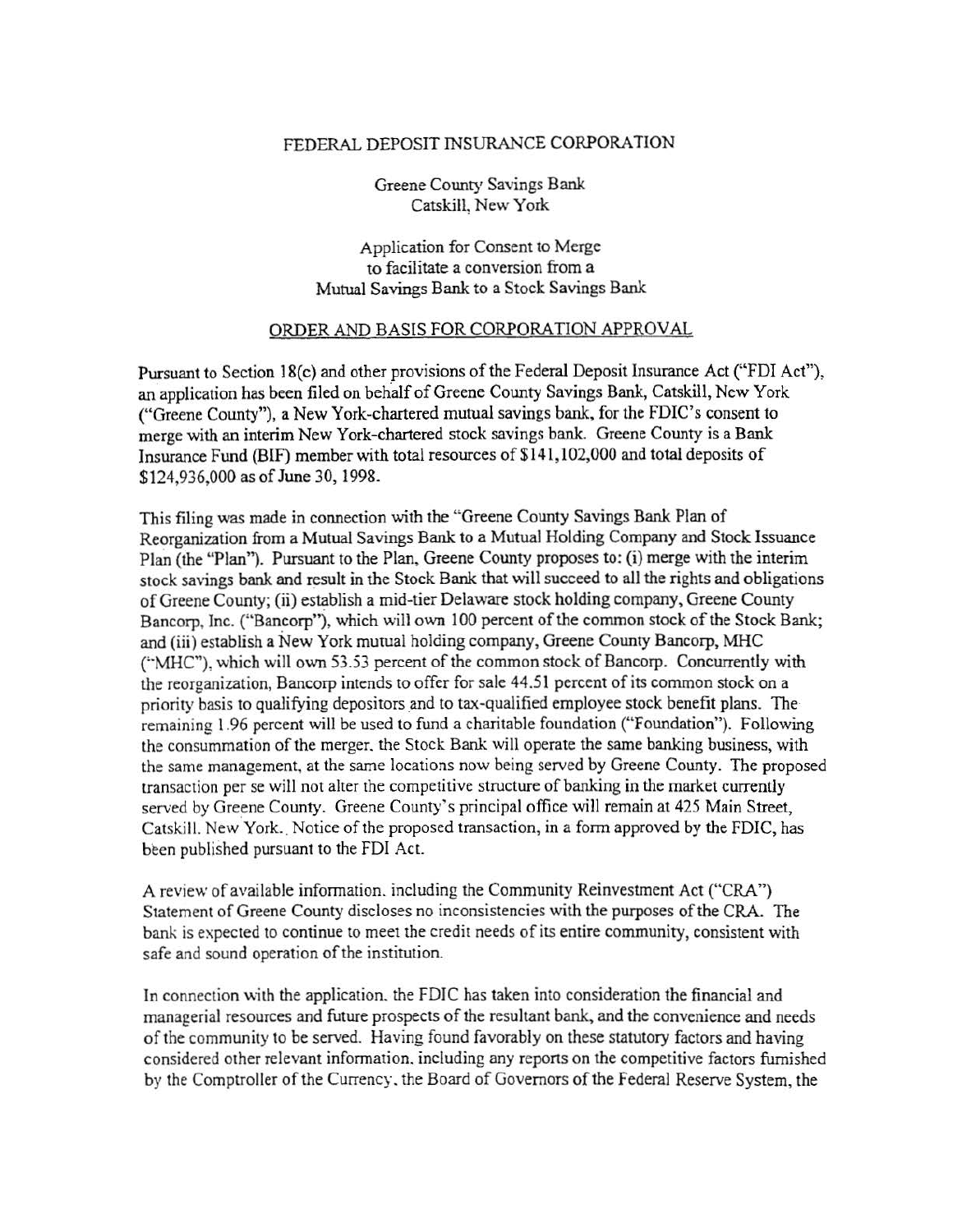Office of Thrift Supervision, or the Attorney General of the United States, it is the FDIC's judgement that the application should be and hereby is approved, subject to the following conditions:

- (1) The Foundation's organizers shall commit to the following oversight provisions:
	- (a) Common stock of Bancorp held by the Foundation shall be voted by the Foundation at the same ratio as the shares voted on each and every proposal considered by the stockholders of Bancorp, excluding the shares voted by the MHC;
	- (b) The Foundation shall be subject to examination by the FDIC;
	- (c) The Foundation shall comply with all supervisory directives imposed by the FDIC;
	- (d) The Foundation shall operate in accordance with written policies adopted by the Foundation's board of directors, inCluding adopting a conflict of interest policy acceptable to the FDIC; and
	- (e) The Foundation shall provide operating plans and annual reports to the FDIC describing the grants made and grant recipients.
- (2) The proposed transaction may not be consummated unless the Plan receives prior approval by an affirmative vote of a majority of the votes eligible to be cast at a special meeting of Greene County's voting participants;
- (3) The proposed transaction may not be consummated unless and until the FDIC issues a nonobjection letter to the Notice filed on behalf of the applicant pursuant to section 303.15 of the FDIC's Rules and Regulations concerning the mutual-tostock conversion portion of this transaction;
- (4) The proposed transaction may not be consummated unless and until the resultant bank has authority to conduct a banking business, and that its establishment and operation as a stock savings bank have been fully approved by the New York State Banking Department. and that the applications by Bancorp and MHC to become bank holding companies is approved by the Board of Governors of the Federal Reserve System:
- (5) That any changes in proposed management, including the board of directors or proposed ownership (10 percent or more of the stock and new acquisitions of or subscriptions to 10 percent or more of the stock), will render this approval null and void unless such proposal is approved by the Regional Director (Supervision) of the FDIC's New York Regional Office prior to the consummation of the proposed transaction;